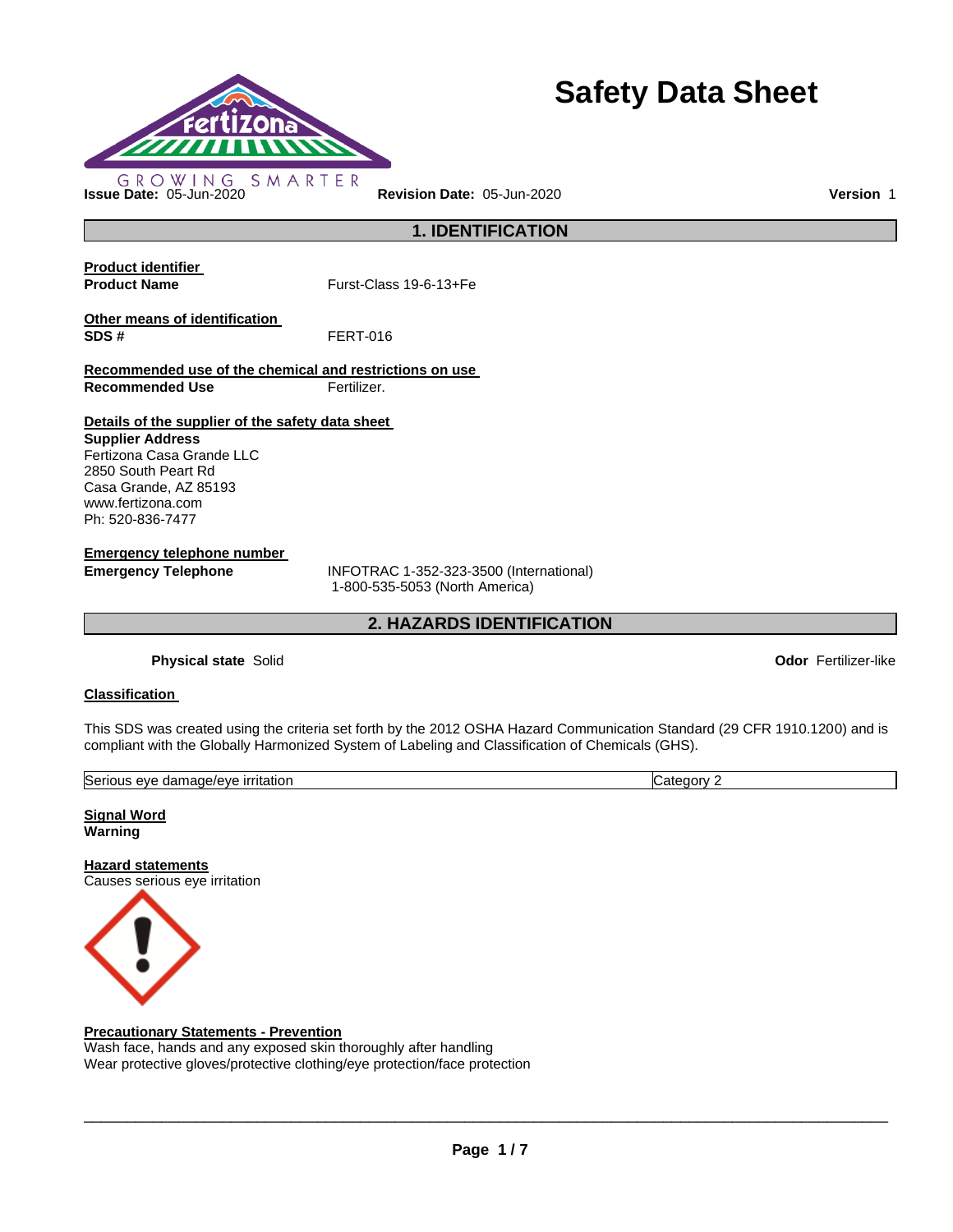#### **Precautionary Statements - Response**

IF IN EYES: Rinse cautiously with water for several minutes. Remove contact lenses, if present and easy to do. Continue rinsing If eye irritation persists: Get medical advice/attention

\_\_\_\_\_\_\_\_\_\_\_\_\_\_\_\_\_\_\_\_\_\_\_\_\_\_\_\_\_\_\_\_\_\_\_\_\_\_\_\_\_\_\_\_\_\_\_\_\_\_\_\_\_\_\_\_\_\_\_\_\_\_\_\_\_\_\_\_\_\_\_\_\_\_\_\_\_\_\_\_\_\_\_\_\_\_\_\_\_\_\_\_\_

# **3. COMPOSITION/INFORMATION ON INGREDIENTS**

Please also refer to subsequent sections of this SDS for additional information regarding the components of this product.

| name<br>.<br>emical<br>∟ne           | ۰^<br>N0<br>unc               | $-90$<br>We.<br>المامت<br>alant |
|--------------------------------------|-------------------------------|---------------------------------|
| .<br>Nitrate<br>monium<br>Amr<br>ann | $\sim$ $\sim$<br>ካ4.<br>-94-4 | $\sim$<br>$30 -$<br>-5ບ         |

\*\*If Chemical Name/CAS No is "proprietary" and/or Weight-% is listed as a range, the specific chemical identity and/or percentage of composition has been withheld as a trade secret.\*\*

**4. FIRST AID MEASURES** 

| Description of first aid measures |                                                                                                                                                                                   |  |
|-----------------------------------|-----------------------------------------------------------------------------------------------------------------------------------------------------------------------------------|--|
| <b>General Advice</b>             | Provide this SDS to medical personnel for treatment.                                                                                                                              |  |
| <b>Eye Contact</b>                | Rinse cautiously with water for several minutes. Remove contact lenses, if present and<br>easy to do. Continue rinsing. If eye irritation persists: Get medical advice/attention. |  |

| Skin Contact | Wash with plenty of water. Take off contaminated clothing. Wash contaminated clothing |
|--------------|---------------------------------------------------------------------------------------|
|              | before reuse. If skin irritation persists, call a physician.                          |

- **Inhalation** Remove exposed individual(s) to fresh air for 20 minutes. Consult a physician/poison center if individual's condition declines or if symptoms persist.
- **Ingestion Rinse mouth. Do NOT induce vomiting. Drink 1 or 2 glasses of water. Never give anything** by mouth to an unconscious person. Call a poison center or doctor/physician if you feel unwell.

#### **Most important symptoms and effects, both acute and delayed**

| Symptoms | Causes serious eye irritation. May be harmful if swallowed. May cause skin irritation. |
|----------|----------------------------------------------------------------------------------------|
|          |                                                                                        |

#### **Indication of any immediate medical attention and special treatment needed**

**Notes to Physician**  Treat symptomatically.

#### **5. FIRE-FIGHTING MEASURES**

#### **Suitable Extinguishing Media**

Use extinguishing measures that are appropriate to local circumstances and the surrounding environment.

#### **Unsuitable Extinguishing Media** Not determined.

#### **Specific Hazards Arising from the Chemical**

Product is not flammable.

#### **Protective equipment and precautions for firefighters**

As in any fire, wear self-contained breathing apparatus pressure-demand, MSHA/NIOSH (approved or equivalent) and full protective gear.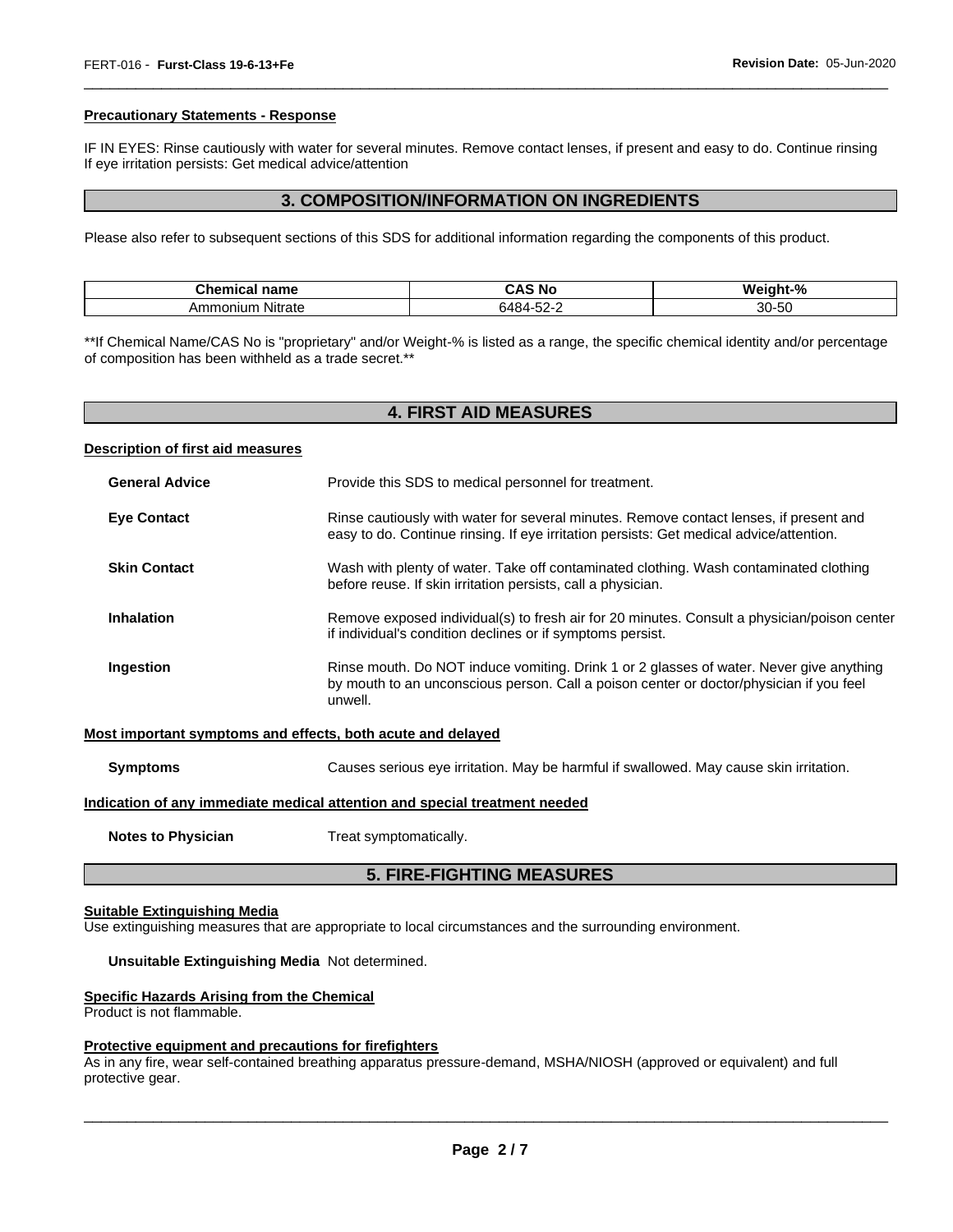# \_\_\_\_\_\_\_\_\_\_\_\_\_\_\_\_\_\_\_\_\_\_\_\_\_\_\_\_\_\_\_\_\_\_\_\_\_\_\_\_\_\_\_\_\_\_\_\_\_\_\_\_\_\_\_\_\_\_\_\_\_\_\_\_\_\_\_\_\_\_\_\_\_\_\_\_\_\_\_\_\_\_\_\_\_\_\_\_\_\_\_\_\_ **6. ACCIDENTAL RELEASE MEASURES Personal precautions, protective equipment and emergency procedures Personal Precautions** Wear protective clothing as described in Section 8 of this safety data sheet. Ventilate area of leak or spill. **Environmental precautions Environmental precautions** Do not allow into any sewer, on the ground or into any body of water. See Section 12 for additional Ecological Information. **Methods and material for containment and cleaning up Methods for Containment** Prevent further leakage or spillage if safe to do so. **Methods for Clean-Up** Avoid creating dust. Reclaim where possible. Sweep up and shovel into suitable containers for disposal. For waste disposal, see section 13 of the SDS. **7. HANDLING AND STORAGE Precautions for safe handling** Advice on Safe Handling **Auxilian** Avoid generation of dust. Wear eye/face protection. Wear protective gloves/protective clothing. Do not eat, drink or smoke when using this product. Use personal protection recommended in Section 8. Wash face, hands and any exposed skin thoroughly after handling. Avoid breathing dusts. Use only in well ventilated areas. Observe precautions found on the label. **Conditions for safe storage, including any incompatibilities Storage Conditions Keep containers tightly closed in a dry, cool and well-ventilated place. Incompatible Materials Strong oxidizing agents. Strong acids. Strong bases. 8. EXPOSURE CONTROLS/PERSONAL PROTECTION Exposure Guidelines** This product, as supplied, does not contain any hazardous materials with occupational exposure limits established by the region specific regulatory bodies **Appropriate engineering controls Engineering Controls** Maintain eye wash fountain and quick-drench facilities in work area.

### **Individual protection measures, such as personal protective equipment**

| <b>Eye/Face Protection</b>      | Safety glasses as a minimum for protection. Refer to 29 CFR 1910.133 for eye and face<br>protection regulations.      |
|---------------------------------|-----------------------------------------------------------------------------------------------------------------------|
| <b>Skin and Body Protection</b> | Wear protective gloves and protective clothing. Refer to 29 CFR 1910.138 for appropriate<br>skin and body protection. |
| <b>Respiratory Protection</b>   | If necessary, wear a MSHA/NIOSH-approved respirator. Refer to 29 CFR 1910.134 for                                     |

respiratory protection requirements.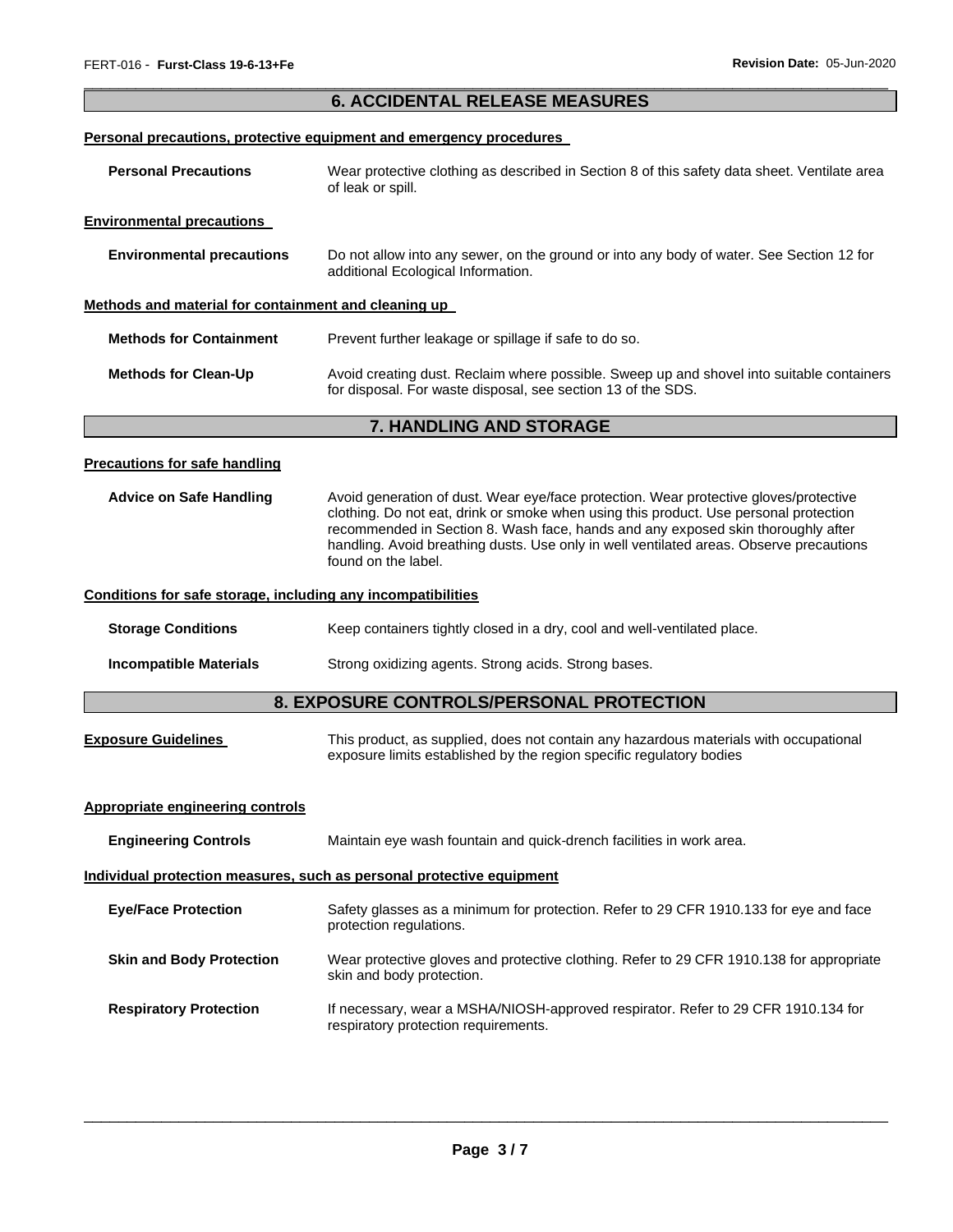\_\_\_\_\_\_\_\_\_\_\_\_\_\_\_\_\_\_\_\_\_\_\_\_\_\_\_\_\_\_\_\_\_\_\_\_\_\_\_\_\_\_\_\_\_\_\_\_\_\_\_\_\_\_\_\_\_\_\_\_\_\_\_\_\_\_\_\_\_\_\_\_\_\_\_\_\_\_\_\_\_\_\_\_\_\_\_\_\_\_\_\_\_ **General Hygiene Considerations** Avoid contact with skin, eyes and clothing. After handling this product, wash hands before eating, drinking, or smoking. If contact occurs, remove contaminated clothing. If needed, take first aid action shown on section 4 of this SDS. Launder contaminated clothing before reuse.

# **9. PHYSICAL AND CHEMICAL PROPERTIES**

#### **Information on basic physical and chemical properties**

| <b>Physical state</b>            | Solid            |                       |                 |
|----------------------------------|------------------|-----------------------|-----------------|
| Appearance                       | Not determined   | Odor                  | Fertilizer-like |
| Color                            | Not determined   | <b>Odor Threshold</b> | Not determined  |
|                                  |                  |                       |                 |
| <b>Property</b>                  | Values           | Remarks • Method      |                 |
| рH                               | Not determined   |                       |                 |
| Melting point / freezing point   | Not determined   |                       |                 |
| Boiling point / boiling range    | Not determined   |                       |                 |
| <b>Flash point</b>               | Not determined   |                       |                 |
| <b>Evaporation Rate</b>          | Not determined   |                       |                 |
| <b>Flammability (Solid, Gas)</b> | Not determined   |                       |                 |
| <b>Flammability Limit in Air</b> |                  |                       |                 |
| Upper flammability or explosive  | Not determined   |                       |                 |
| limits                           |                  |                       |                 |
| Lower flammability or explosive  | Not determined   |                       |                 |
| limits                           |                  |                       |                 |
| <b>Vapor Pressure</b>            | Not determined   |                       |                 |
| <b>Vapor Density</b>             | Not determined   |                       |                 |
| <b>Relative Density</b>          | Not determined   |                       |                 |
| <b>Water Solubility</b>          | Soluble in water |                       |                 |
| Solubility in other solvents     | Not determined   |                       |                 |
| <b>Partition Coefficient</b>     | Not determined   |                       |                 |
| <b>Autoignition temperature</b>  | Not determined   |                       |                 |
| <b>Decomposition temperature</b> | Not determined   |                       |                 |
| <b>Kinematic viscosity</b>       | Not determined   |                       |                 |
| <b>Dynamic Viscosity</b>         | Not determined   |                       |                 |
| <b>Explosive Properties</b>      | Not determined   |                       |                 |
| <b>Oxidizing Properties</b>      | Not determined   |                       |                 |

# **10. STABILITY AND REACTIVITY**

#### **Reactivity**

Not reactive under normal conditions.

#### **Chemical stability**

Stable under recommended storage conditions.

#### **Possibility of hazardous reactions**

None under normal processing.

#### **Conditions to Avoid**

Keep out of reach of children. Avoid generation of dust.

#### **Incompatible materials**

Strong oxidizing agents. Strong acids. Strong bases.

#### **Hazardous decomposition products**

None known based on information supplied.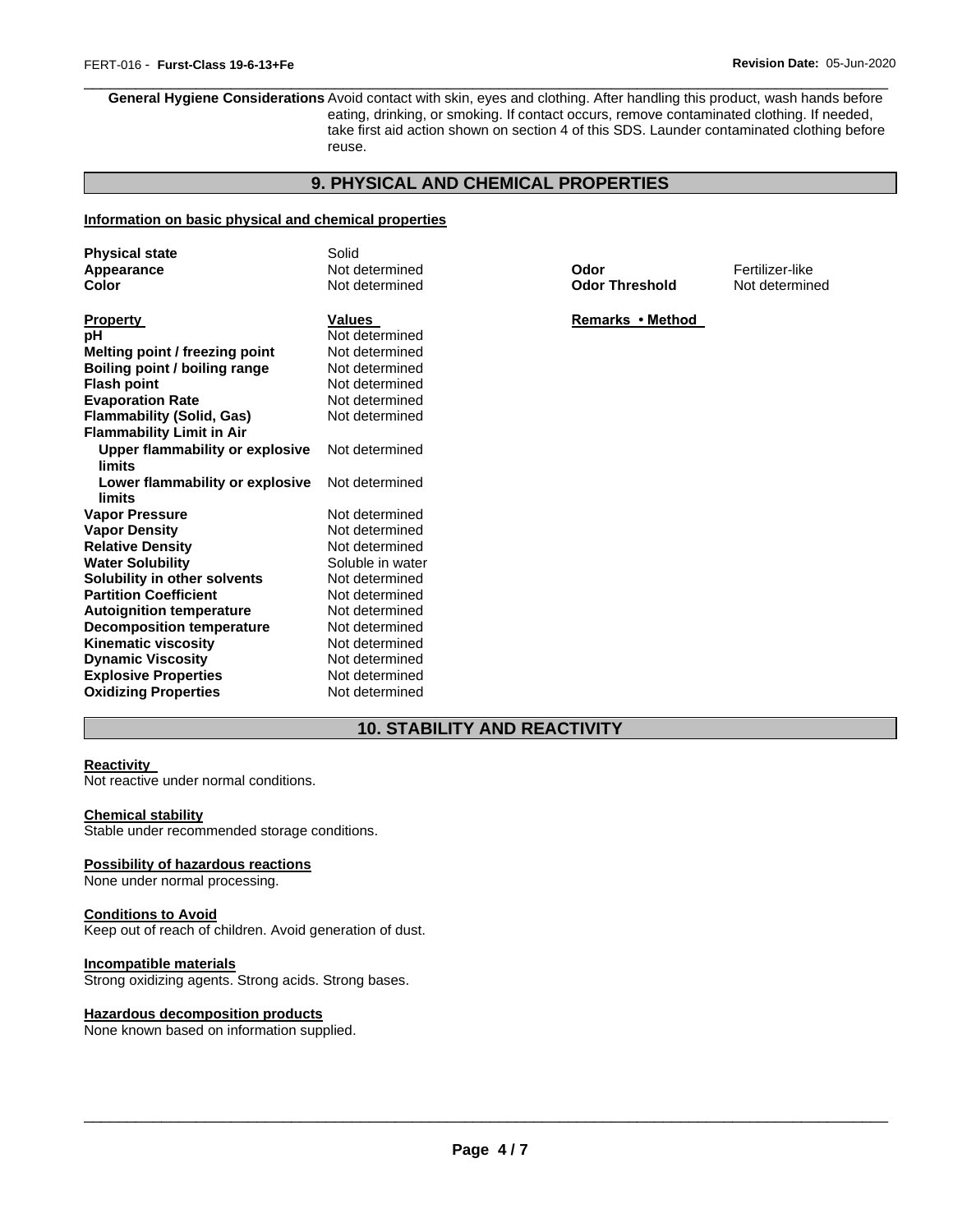#### \_\_\_\_\_\_\_\_\_\_\_\_\_\_\_\_\_\_\_\_\_\_\_\_\_\_\_\_\_\_\_\_\_\_\_\_\_\_\_\_\_\_\_\_\_\_\_\_\_\_\_\_\_\_\_\_\_\_\_\_\_\_\_\_\_\_\_\_\_\_\_\_\_\_\_\_\_\_\_\_\_\_\_\_\_\_\_\_\_\_\_\_\_ **11. TOXICOLOGICAL INFORMATION**

#### **Information on likely routes of exposure**

| <b>Product Information</b> |                                                     |
|----------------------------|-----------------------------------------------------|
| <b>Eve Contact</b>         | Causes serious eye irritation.                      |
| <b>Skin Contact</b>        | Prolonged contact may cause redness and irritation. |
| <b>Inhalation</b>          | May cause irritation if inhaled.                    |
| Ingestion                  | May be harmful if swallowed.                        |

#### **Component Information**

| Chemical name    | Oral LD50            | <b>Dermal LD50</b> | <b>Inhalation LC50</b>     |
|------------------|----------------------|--------------------|----------------------------|
| Ammonium Nitrate | = 2217 mg/kg<br>(Rat |                    | ′ Rat ) 4 h<br>> 88.8 mg/L |
| 6484-52-2        |                      |                    |                            |

#### **Symptoms related to the physical, chemical and toxicological characteristics**

**Symptoms** Please see section 4 of this SDS for symptoms.

#### **Delayed and immediate effects as well as chronic effects from short and long-term exposure**

**Carcinogenicity** Nitrate or nitrite ingested under conditions that result in endogenous nitrosation are considered IARC group 2A carcinogens.

| Chemical<br>name        | <b>ACGIH</b> | <b>IARC</b> | <b>NTP</b> | <b>OSHA</b> |
|-------------------------|--------------|-------------|------------|-------------|
| <b>Ammonium Nitrate</b> |              | Group 2A    |            | . .         |
| 6484-52-2               |              |             |            |             |

#### **Legend**

*IARC (International Agency for Research on Cancer)*

*Group 2A - Probably Carcinogenic to Humans* 

*OSHA (Occupational Safety and Health Administration of the US Department of Labor)*

*X - Present* 

#### **Numerical measures of toxicity**

**The following values are calculated based on chapter 3.1 of the GHS document** .

**Oral LD50** 4,434.00 mg/kg

**ATEmix (inhalation-dust/mist)** 177.78 mg/L

# **12. ECOLOGICAL INFORMATION**

#### **Ecotoxicity**

Toxic to aquatic life with long lasting effects.

#### **Component Information**

| Chemical name           | Algae/aguatic plants | Tish                                          | Crustacea |
|-------------------------|----------------------|-----------------------------------------------|-----------|
| <b>Ammonium Nitrate</b> |                      | 65<br>85.<br>. 48 h<br>h Cyprinus carpio mg/L |           |
| 6484-52-2               |                      | LC50 semi-static                              |           |

#### **Persistence/Degradability**

Not determined.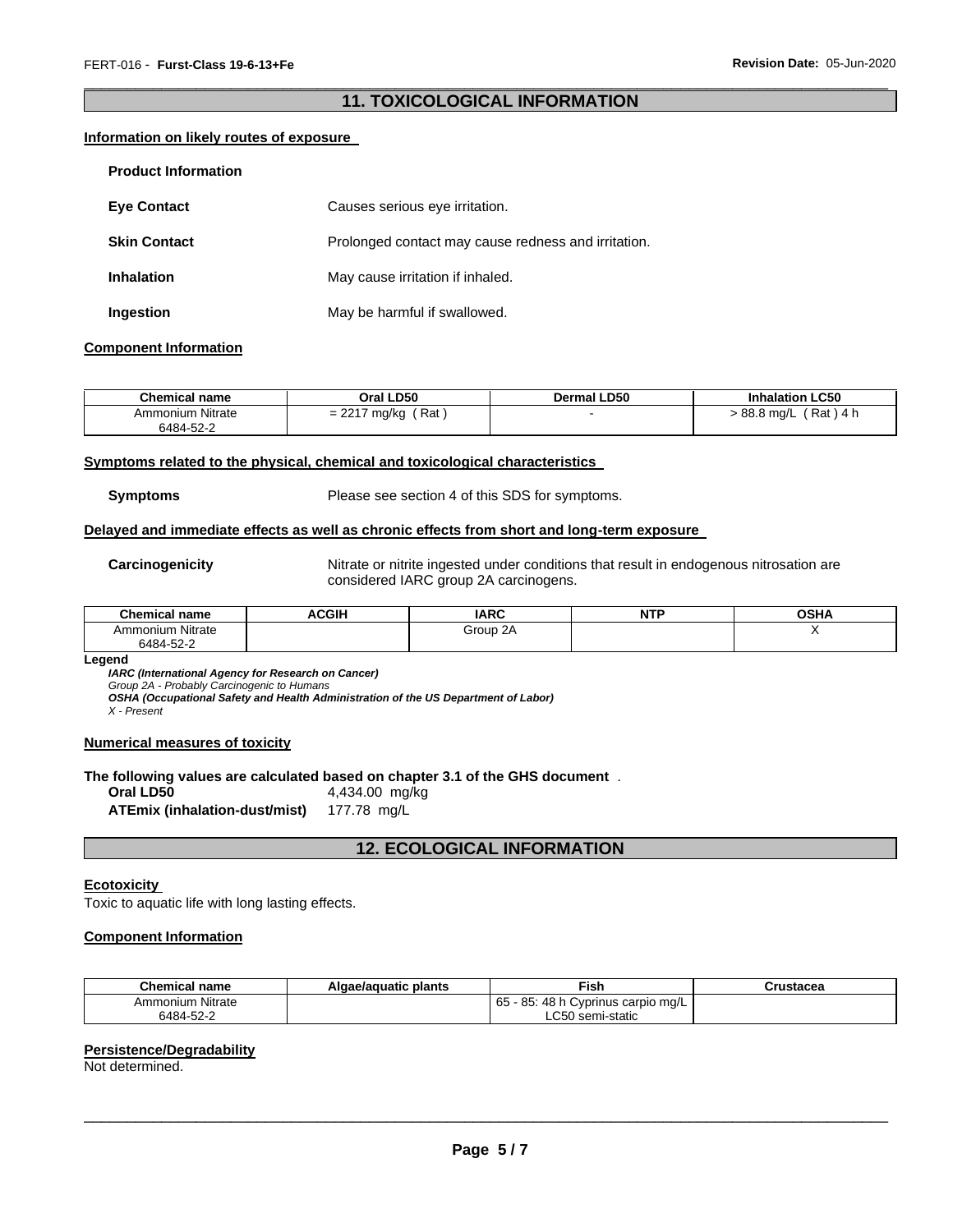#### **Bioaccumulation**

There is no data for this product.

#### **Mobility**

| <b>Chemical name</b>    | <b>Partition coefficient</b> |
|-------------------------|------------------------------|
| <b>Ammonium Nitrate</b> | ∹ບ. .                        |
| 6484-52-2               |                              |

\_\_\_\_\_\_\_\_\_\_\_\_\_\_\_\_\_\_\_\_\_\_\_\_\_\_\_\_\_\_\_\_\_\_\_\_\_\_\_\_\_\_\_\_\_\_\_\_\_\_\_\_\_\_\_\_\_\_\_\_\_\_\_\_\_\_\_\_\_\_\_\_\_\_\_\_\_\_\_\_\_\_\_\_\_\_\_\_\_\_\_\_\_

#### **Other Adverse Effects**

Not determined

# **13. DISPOSAL CONSIDERATIONS**

#### **Waste Treatment Methods**

| <b>Disposal of Wastes</b>     | Disposal should be in accordance with applicable regional, national and local laws and<br>regulations. |
|-------------------------------|--------------------------------------------------------------------------------------------------------|
| <b>Contaminated Packaging</b> | Disposal should be in accordance with applicable regional, national and local laws and<br>regulations. |

#### **California Hazardous Waste Status**

| <b>Chemical name</b>    | California Hazardous Waste Status |
|-------------------------|-----------------------------------|
| <b>Ammonium Nitrate</b> | Ignitable                         |
| 6484-52-2               | Reactive                          |

# **14. TRANSPORT INFORMATION**

| <b>Note</b> | Please see current shipping paper for most up to date shipping information, including<br>exemptions and special circumstances. |
|-------------|--------------------------------------------------------------------------------------------------------------------------------|
| <u>DOT</u>  | Not regulated                                                                                                                  |
| <b>IATA</b> | Not regulated                                                                                                                  |
| <b>IMDG</b> | Not regulated                                                                                                                  |

# **15. REGULATORY INFORMATION**

### **International Inventories**

| <b>Chemical name</b> | <b>TSCA TSCA Inventory DSL/NDSL EINECS/ELI</b><br><b>Status</b> | <b>NCS</b> | <b>ENCS</b> | <b>IECSC</b> | <b>KECL</b> | <b>PICCS</b> | <b>AICS</b> |
|----------------------|-----------------------------------------------------------------|------------|-------------|--------------|-------------|--------------|-------------|
| Ammonium Nitrate     | ACTIVE                                                          |            |             |              |             |              |             |
| Iron saccharate      |                                                                 |            |             |              |             |              |             |

#### **Legend:**

*TSCA - United States Toxic Substances Control Act Section 8(b) Inventory* 

*DSL/NDSL - Canadian Domestic Substances List/Non-Domestic Substances List* 

*EINECS/ELINCS - European Inventory of Existing Chemical Substances/European List of Notified Chemical Substances* 

*ENCS - Japan Existing and New Chemical Substances* 

*IECSC - China Inventory of Existing Chemical Substances* 

*KECL - Korean Existing and Evaluated Chemical Substances* 

*PICCS - Philippines Inventory of Chemicals and Chemical Substances* 

*AICS - Australian Inventory of Chemical Substances*